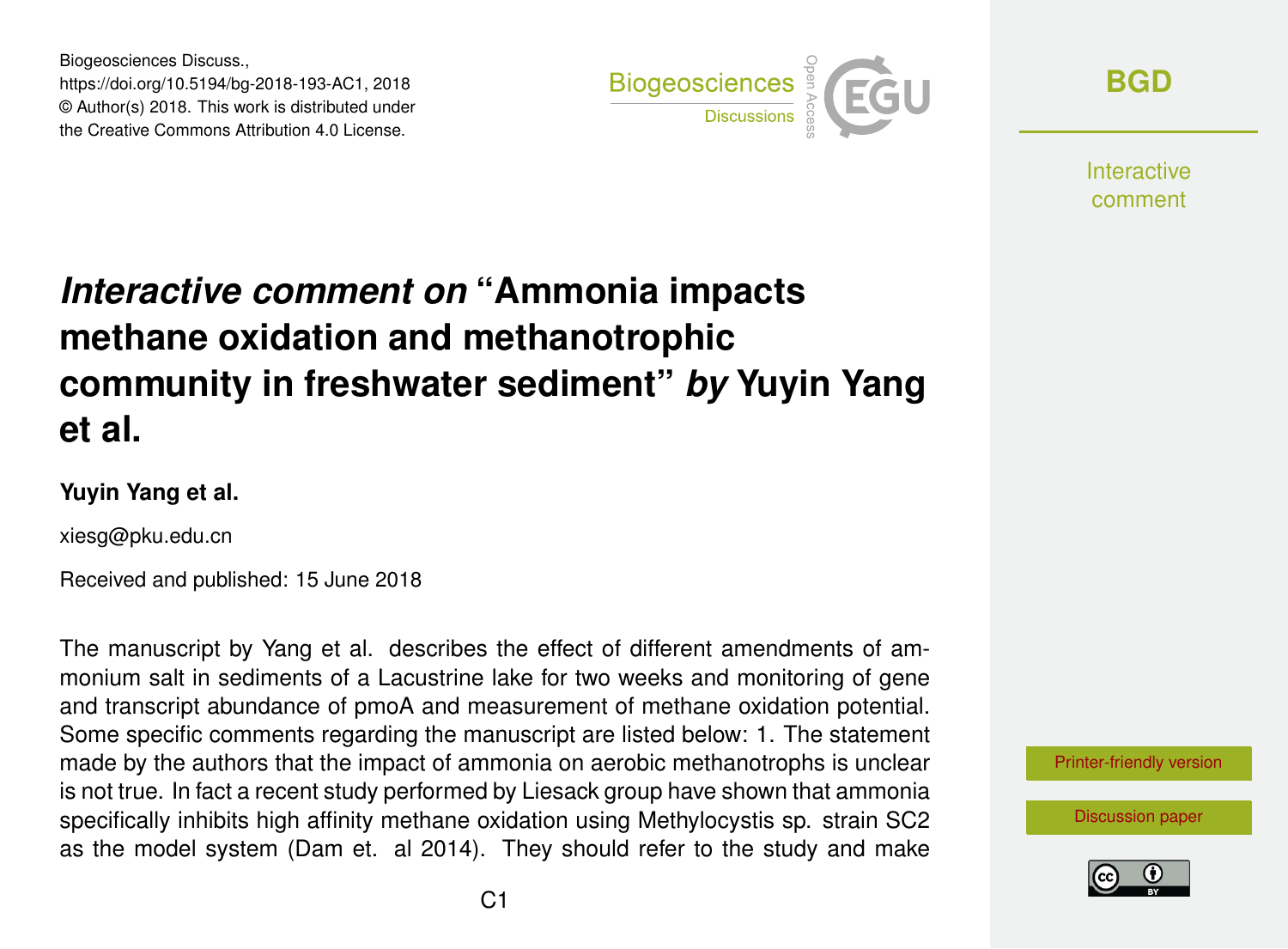a discussion on the high affinity methanotrophs is such environments. The authors have totally neglected the high affinity methanotrophs in their discussions. Response: The authors appreciate the reviewer's suggestions. Essential information about high affinity methanotrophs has been added to the manuscript. In eutrophic lake sediment, methanogenesis was quite active, and methane was abundant. Therefore, low-affinity methanotrophs might be of greater importance in the studied lake ecosystem.

2. The use of BciT130 for T-RFLP is also unusual. The authors must clarify the use of such an unusual restriction enzyme for generation of T-RF cuts, instead of Msp I, which have been widely used for methanotrophs. Response: The authors appreciate the reviewer's suggestions. Essential discussion has been added to the manuscript. In brief, we tested all the enzymes on http://www.restrictionmapper.org with some previously retrieved pmoA NGS sequences from the same lake. In silico analysis indicates that BciT130 could generate more T-RFs, and also present a better phylogenetic resolution than MspI.

3. In the introduction and discussion sections the authors need to mention the importance of ammonium and methane oxidation in Lacustrine environments. What physiochemical or biogeochemical evidences are there that prove the studied lake is Lacustrine in nature. In fact the term "Lacustrine" have only be used twice in the abstract and nowhere else. Response: The authors appreciate the reviewer's suggestions. Revisions have been made as suggested.

4. What impact does the authors think will this study have on such lake ecosystems? Do they want to mimic some future possibilities or so? A proper objective must be developed at the beginning and the experimental design should be in sync to the ob- jective. The different physiochemical data of the sediments must be mentioned in the result and those should be discussed in relation to the methanotroph community. Response: The authors appreciate the reviewer's suggestions. Revisions have been made in the manuscript. Eutrophication is one of the major concerns in most of freshwater lakes in China. And excess ammonium input could always be observed in these **[BGD](https://www.biogeosciences-discuss.net/)**

Interactive comment

[Printer-friendly version](https://www.biogeosciences-discuss.net/bg-2018-193/bg-2018-193-AC1-print.pdf)

[Discussion paper](https://www.biogeosciences-discuss.net/bg-2018-193)